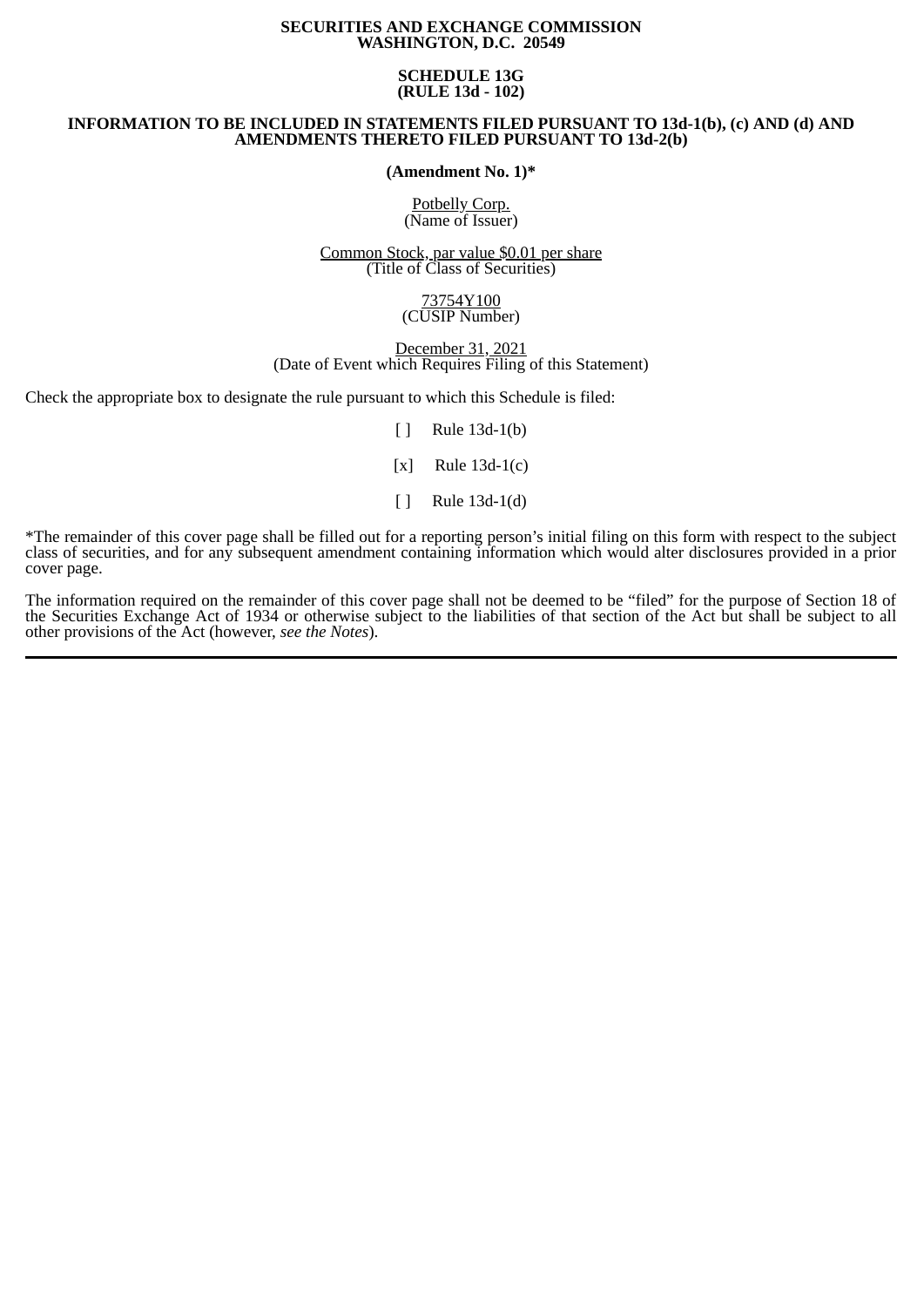| 1.  | NAMES OF REPORTING PERSONS<br>I.R.S. IDENTIFICATION NOS. OF ABOVE PERSONS (ENTITIES ONLY) |
|-----|-------------------------------------------------------------------------------------------|
|     | Soviero Master Fund, LP                                                                   |
| 2.  | CHECK THE APPROPRIATE BOX IF A MEMBER OF A GROUP                                          |
|     | $(a)$ []<br>$(b)$ []                                                                      |
| 3.  | <b>SEC USE ONLY</b>                                                                       |
| 4.  | CITIZENSHIP OR PLACE OF ORGANIZATION                                                      |
|     | Cayman Islands                                                                            |
|     | NUMBER OF SHARES BENEFICIALLY OWNED BY EACH REPORTING PERSON WITH:                        |
| 5.  | <b>SOLE VOTING POWER</b>                                                                  |
|     | $\boldsymbol{0}$                                                                          |
| 6.  | <b>SHARED VOTING POWER</b>                                                                |
|     | 1,280,000                                                                                 |
| 7.  | SOLE DISPOSITIVE POWER                                                                    |
|     | $\boldsymbol{0}$                                                                          |
| 8.  | SHARED DISPOSITIVE POWER                                                                  |
|     | 1,280,000                                                                                 |
| 9.  | AGGREGATE AMOUNT BENEFICIALLY OWNED BY EACH REPORTING PERSON                              |
|     | 1,280,000                                                                                 |
| 10. | CHECK BOX IF THE AGGREGATE AMOUNT IN ROW (9)<br>EXCLUDES CERTAIN SHARES []                |
| 11. | PERCENT OF CLASS REPRESENTED BY AMOUNT IN ROW (9)                                         |
|     | 4.5%                                                                                      |
| 12. | TYPE OF REPORTING PERSON                                                                  |
|     | ${\rm PN}$                                                                                |
|     |                                                                                           |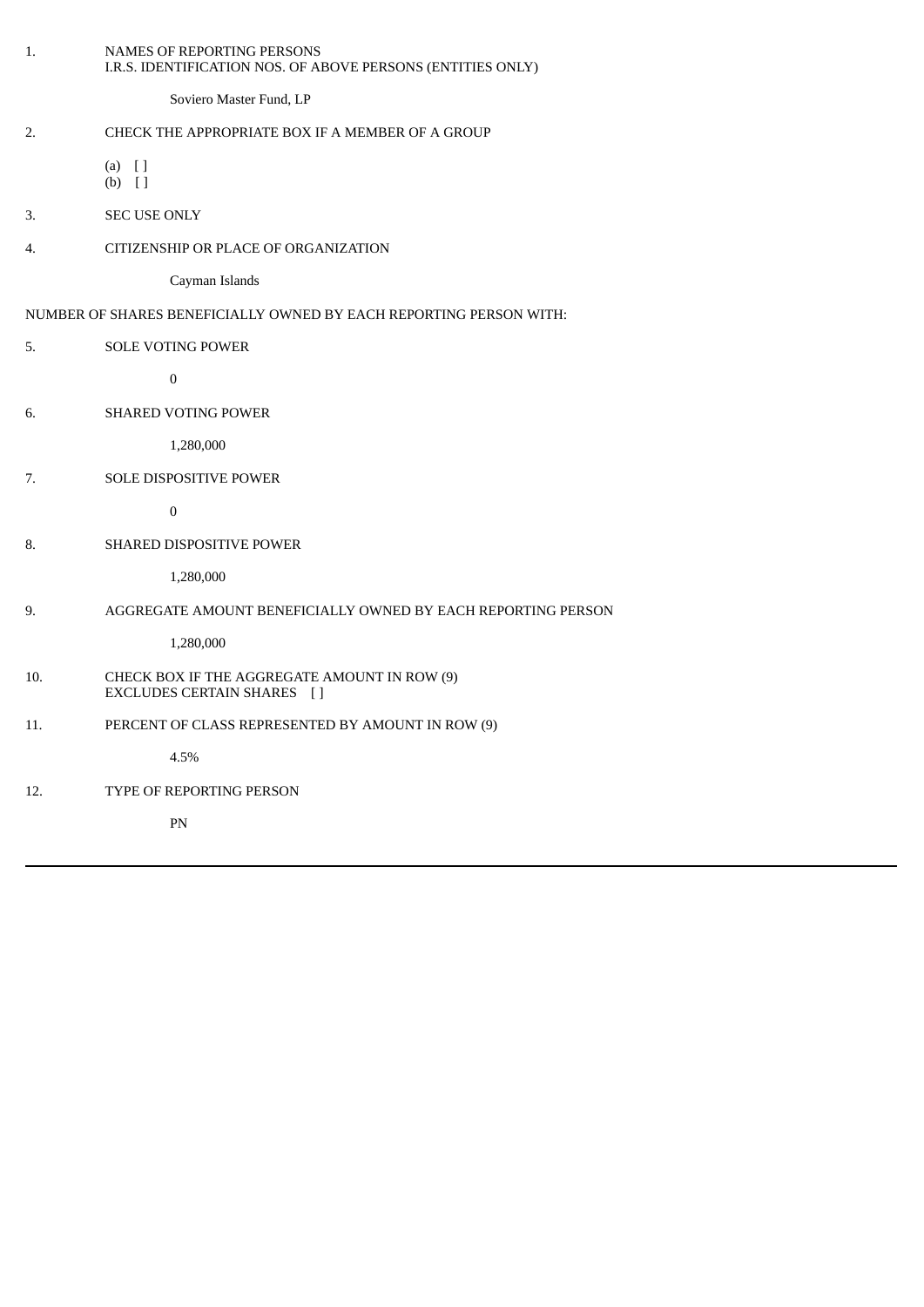| 1.  | NAMES OF REPORTING PERSONS<br>I.R.S. IDENTIFICATION NOS. OF ABOVE PERSONS (ENTITIES ONLY) |
|-----|-------------------------------------------------------------------------------------------|
|     | Soviero Advisors, LLC                                                                     |
| 2.  | CHECK THE APPROPRIATE BOX IF A MEMBER OF A GROUP                                          |
|     | $(a)$ []<br>$(b)$ []                                                                      |
| 3.  | <b>SEC USE ONLY</b>                                                                       |
| 4.  | CITIZENSHIP OR PLACE OF ORGANIZATION                                                      |
|     | Delaware                                                                                  |
|     | NUMBER OF SHARES BENEFICIALLY OWNED BY EACH REPORTING PERSON WITH:                        |
| 5.  | SOLE VOTING POWER                                                                         |
|     | $\pmb{0}$                                                                                 |
| 6.  | <b>SHARED VOTING POWER</b>                                                                |
|     | 1,280,000                                                                                 |
| 7.  | SOLE DISPOSITIVE POWER                                                                    |
|     | $\boldsymbol{0}$                                                                          |
| 8.  | SHARED DISPOSITIVE POWER                                                                  |
|     | 1,280,000                                                                                 |
| 9.  | AGGREGATE AMOUNT BENEFICIALLY OWNED BY EACH REPORTING PERSON                              |
|     | 1,280,000                                                                                 |
| 10. | CHECK BOX IF THE AGGREGATE AMOUNT IN ROW (9)<br>EXCLUDES CERTAIN SHARES []                |
| 11. | PERCENT OF CLASS REPRESENTED BY AMOUNT IN ROW (9)                                         |
|     | 4.5%                                                                                      |
| 12. | TYPE OF REPORTING PERSON                                                                  |
|     | O <sub>O</sub>                                                                            |
|     |                                                                                           |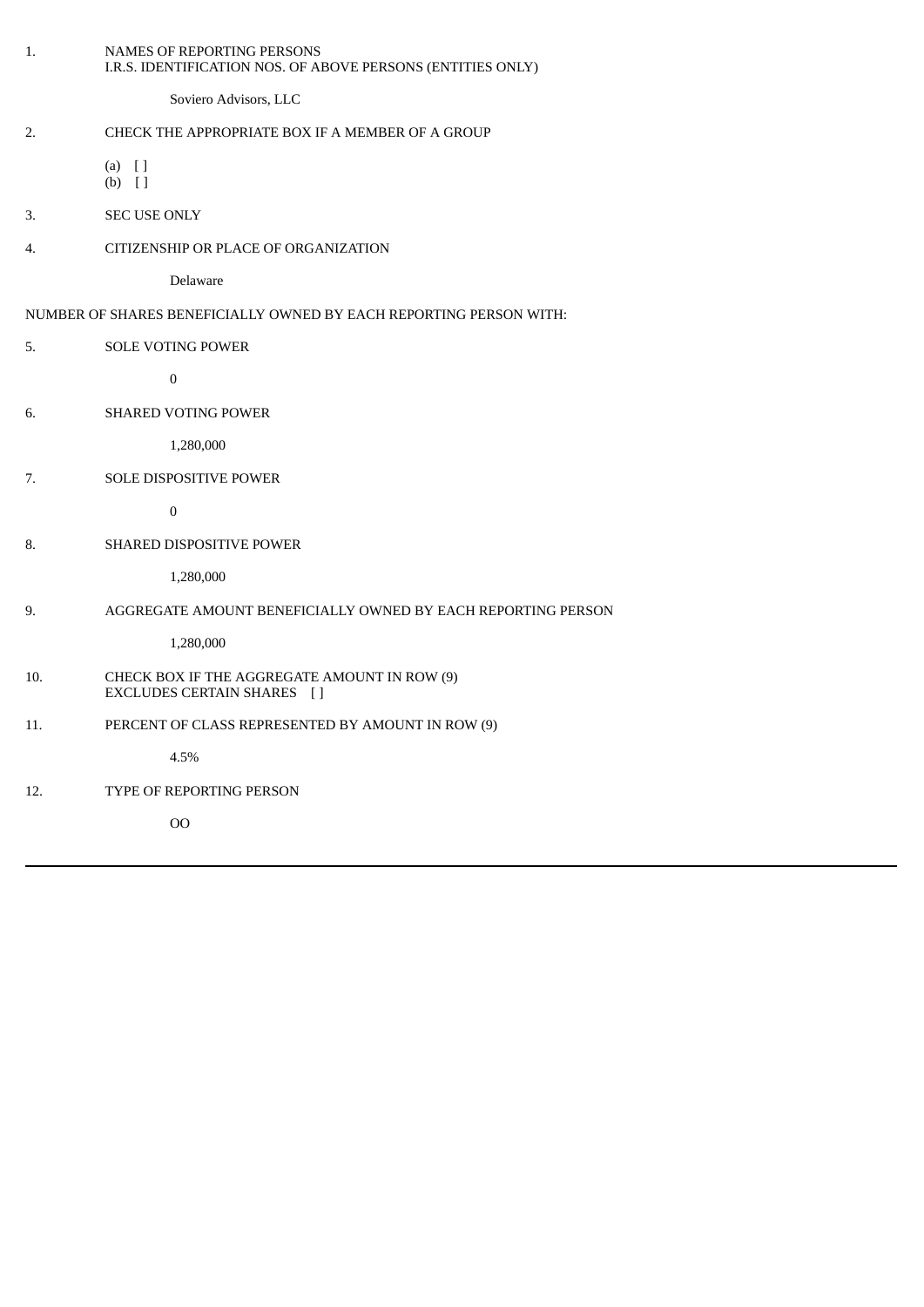| 1.  | NAMES OF REPORTING PERSONS<br>I.R.S. IDENTIFICATION NOS. OF ABOVE PERSONS (ENTITIES ONLY) |
|-----|-------------------------------------------------------------------------------------------|
|     | Soviero Asset Management, LP                                                              |
| 2.  | CHECK THE APPROPRIATE BOX IF A MEMBER OF A GROUP                                          |
|     | $(a)$ []<br>$(b)$ []                                                                      |
| 3.  | SEC USE ONLY                                                                              |
| 4.  | CITIZENSHIP OR PLACE OF ORGANIZATION                                                      |
|     | Delaware                                                                                  |
|     | NUMBER OF SHARES BENEFICIALLY OWNED BY EACH REPORTING PERSON WITH:                        |
| 5.  | <b>SOLE VOTING POWER</b>                                                                  |
|     | $\boldsymbol{0}$                                                                          |
| 6.  | <b>SHARED VOTING POWER</b>                                                                |
|     | 1,280,000                                                                                 |
| 7.  | SOLE DISPOSITIVE POWER                                                                    |
|     | $\boldsymbol{0}$                                                                          |
| 8.  | SHARED DISPOSITIVE POWER                                                                  |
|     | 1,280,000                                                                                 |
| 9.  | AGGREGATE AMOUNT BENEFICIALLY OWNED BY EACH REPORTING PERSON                              |
|     | 1,280,000                                                                                 |
| 10. | CHECK BOX IF THE AGGREGATE AMOUNT IN ROW (9)<br>EXCLUDES CERTAIN SHARES []                |
| 11. | PERCENT OF CLASS REPRESENTED BY AMOUNT IN ROW (9)                                         |
|     | 4.5%                                                                                      |
| 12. | TYPE OF REPORTING PERSON                                                                  |
|     | PN                                                                                        |
|     |                                                                                           |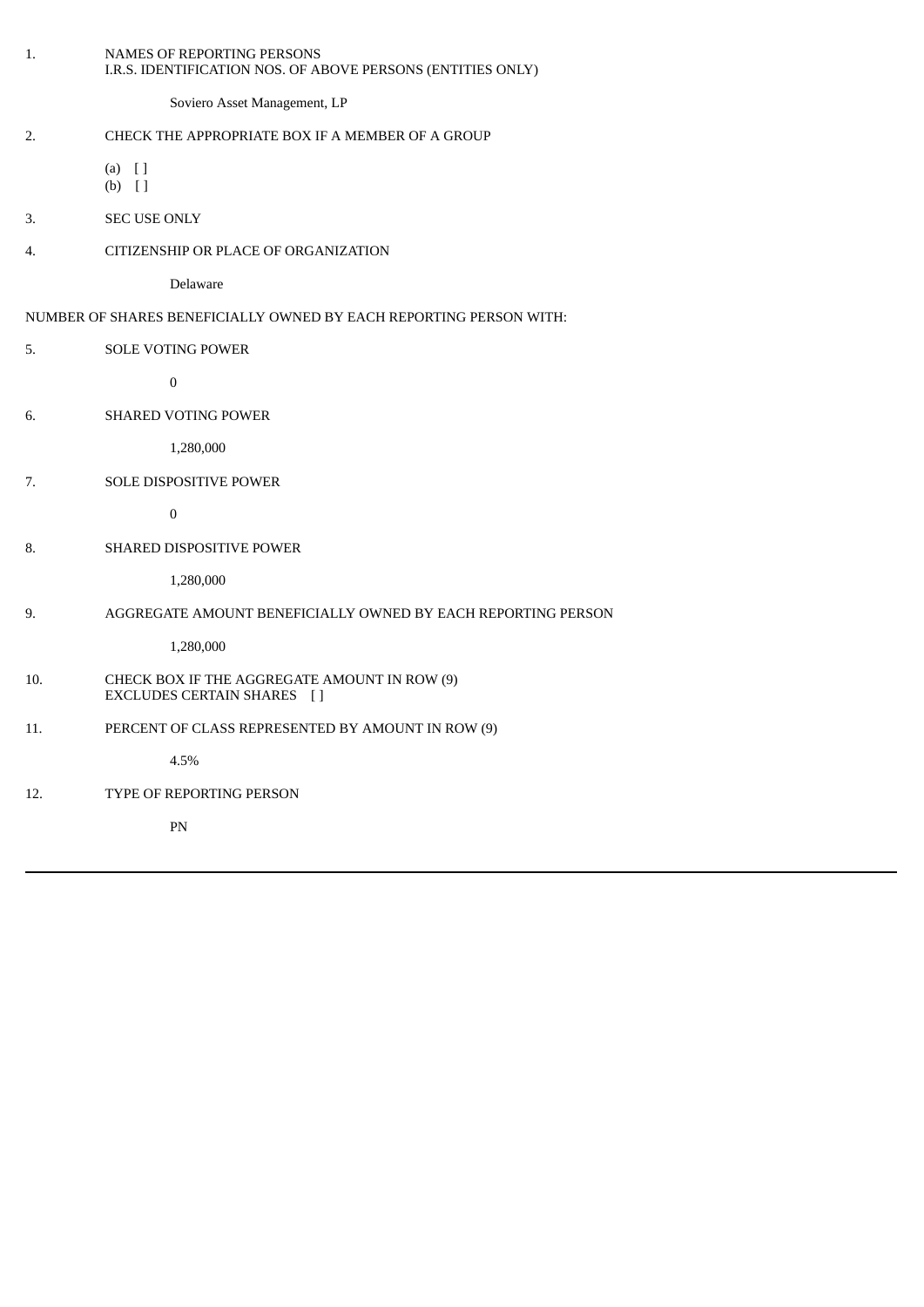| 1.  | NAMES OF REPORTING PERSONS<br>I.R.S. IDENTIFICATION NOS. OF ABOVE PERSONS (ENTITIES ONLY) |
|-----|-------------------------------------------------------------------------------------------|
|     | Soviero GP, LLC                                                                           |
| 2.  | CHECK THE APPROPRIATE BOX IF A MEMBER OF A GROUP                                          |
|     | $(a)$ []<br>$(b)$ []                                                                      |
| 3.  | SEC USE ONLY                                                                              |
| 4.  | CITIZENSHIP OR PLACE OF ORGANIZATION                                                      |
|     | Delaware                                                                                  |
|     | NUMBER OF SHARES BENEFICIALLY OWNED BY EACH REPORTING PERSON WITH:                        |
| 5.  | SOLE VOTING POWER                                                                         |
|     | $\pmb{0}$                                                                                 |
| 6.  | SHARED VOTING POWER                                                                       |
|     | 1,280,000                                                                                 |
| 7.  | SOLE DISPOSITIVE POWER                                                                    |
|     | $\boldsymbol{0}$                                                                          |
| 8.  | SHARED DISPOSITIVE POWER                                                                  |
|     | 1,280,000                                                                                 |
| 9.  | AGGREGATE AMOUNT BENEFICIALLY OWNED BY EACH REPORTING PERSON                              |
|     | 1,280,000                                                                                 |
| 10. | CHECK BOX IF THE AGGREGATE AMOUNT IN ROW (9)<br>EXCLUDES CERTAIN SHARES []                |
| 11. | PERCENT OF CLASS REPRESENTED BY AMOUNT IN ROW (9)                                         |
|     | 4.5%                                                                                      |
| 12. | TYPE OF REPORTING PERSON                                                                  |
|     | $_{\rm OO}$                                                                               |
|     |                                                                                           |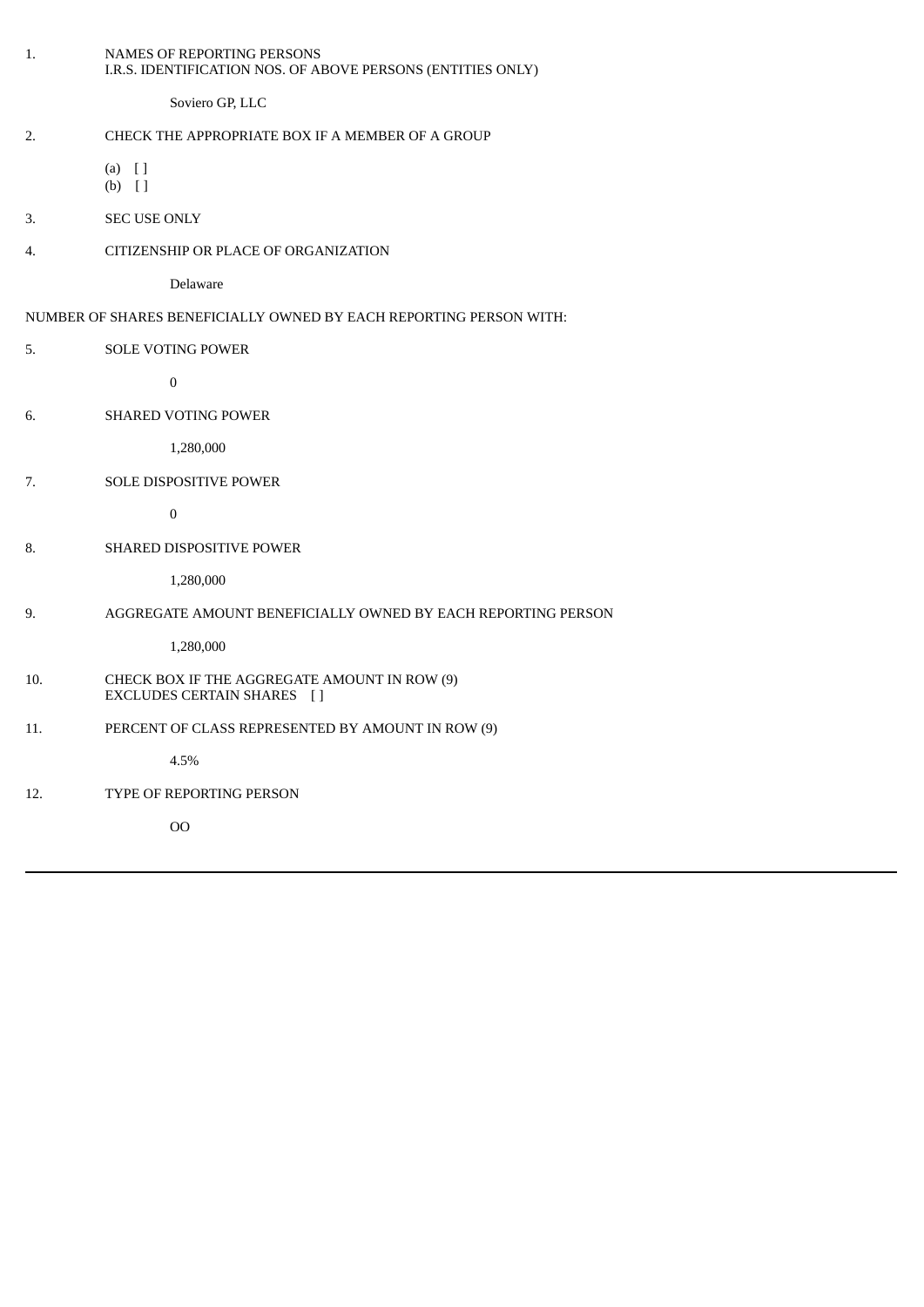| 1.  | NAMES OF REPORTING PERSONS<br>I.R.S. IDENTIFICATION NOS. OF ABOVE PERSONS (ENTITIES ONLY) |
|-----|-------------------------------------------------------------------------------------------|
|     | Thomas Soviero                                                                            |
| 2.  | CHECK THE APPROPRIATE BOX IF A MEMBER OF A GROUP                                          |
|     | $(a)$ []<br>$(b)$ []                                                                      |
| 3.  | <b>SEC USE ONLY</b>                                                                       |
| 4.  | CITIZENSHIP OR PLACE OF ORGANIZATION                                                      |
|     | <b>United States of America</b>                                                           |
|     | NUMBER OF SHARES BENEFICIALLY OWNED BY EACH REPORTING PERSON WITH:                        |
| 5.  | <b>SOLE VOTING POWER</b>                                                                  |
|     | 20,000                                                                                    |
| 6.  | <b>SHARED VOTING POWER</b>                                                                |
|     | 1,280,000                                                                                 |
| 7.  | SOLE DISPOSITIVE POWER                                                                    |
|     | 20,000                                                                                    |
| 8.  | SHARED DISPOSITIVE POWER                                                                  |
|     | 1,280,000                                                                                 |
| 9.  | AGGREGATE AMOUNT BENEFICIALLY OWNED BY EACH REPORTING PERSON                              |
|     | 1,300,000                                                                                 |
| 10. | CHECK BOX IF THE AGGREGATE AMOUNT IN ROW (9)<br>EXCLUDES CERTAIN SHARES [ ]               |
| 11. | PERCENT OF CLASS REPRESENTED BY AMOUNT IN ROW (9)                                         |
|     | 4.5%                                                                                      |
| 12. | TYPE OF REPORTING PERSON                                                                  |
|     | $\ensuremath{\text{IN}}$                                                                  |
|     |                                                                                           |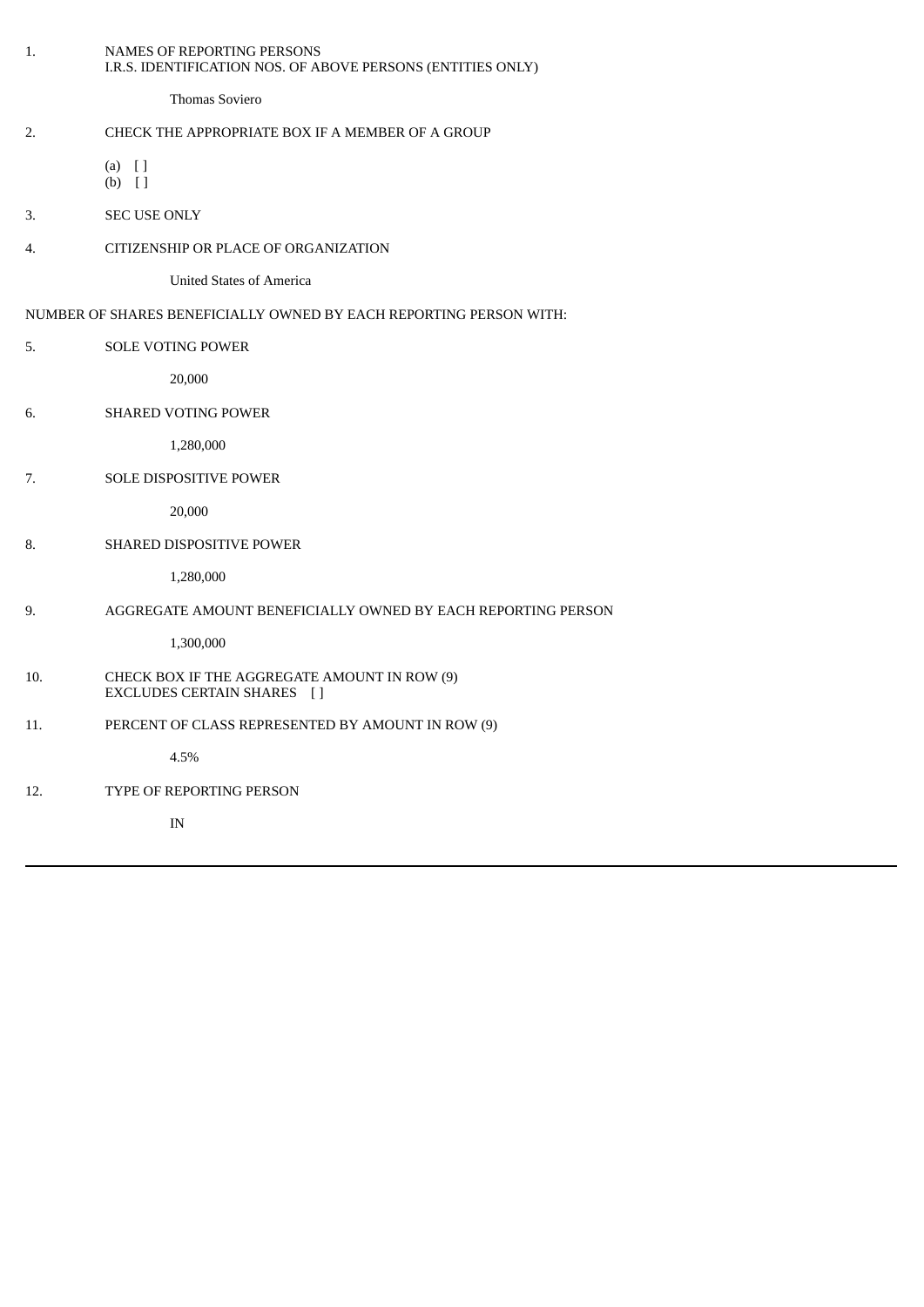### **Item 1(a). Name of Issuer:**

Potbelly Corp. ("Issuer")

## **Item 1(b). Address of Issuer's Principal Executive Offices:**

111 N. Canal Street, Suite 850, Chicago, Illinois 60606

## **Item 2(a). Name of Persons Filing:**

The names of the persons filing this statement on Schedule 13G/A (collectively, the "Reporting Persons") are:

- Soviero Master Fund, LP,
- Soviero Asset Management, LP,
- Soviero GP, LLC,
- Soviero Advisors, LLC, and
- Thomas Soviero.

## **Item 2(b). Address of Principal Business Office or, if None, Residence:**

The principal business address for each of the Reporting Persons is 3 Columbus Circle, Suite 1588, New York, NY 10019.

## **Item 2(c). Citizenship:**

Soviero Master Fund, LP is a Cayman Islands exempted limited partnership. Soviero Asset Management, LP is a Delaware limited partnership. Soviero GP, LLC is a Delaware limited liability company. Soviero Advisors, LLC is a Delaware limited liability company. Thomas Soviero is a citizen of the United States.

## **Item 2(d). Title of Class of Securities:**

Common Stock, \$0.01 par value per share (the "Common Stock")

## **Item 2(e). CUSIP Number:**

73754Y100

# Item 3. If This Statement is Filed Pursuant to Rule 13d 1(b), or 13d-2(b) or (c), Check Whether the Person Filing is a:

- (a) [ ] Broker or dealer registered under Section 15 of the Exchange Act.
- (b) [ ] Bank as defined in Section 3(a)(6) of the Exchange Act.
- (c) [ ] Insurance company defined in Section 3(a)(19) of the Exchange Act.
- (d) [ ] Investment company registered under Section 8 of the Investment Company Act.
- (e)  $\left[ \ \right]$  Investment adviser in accordance with Rule 13d-1(b)(1)(ii)(E).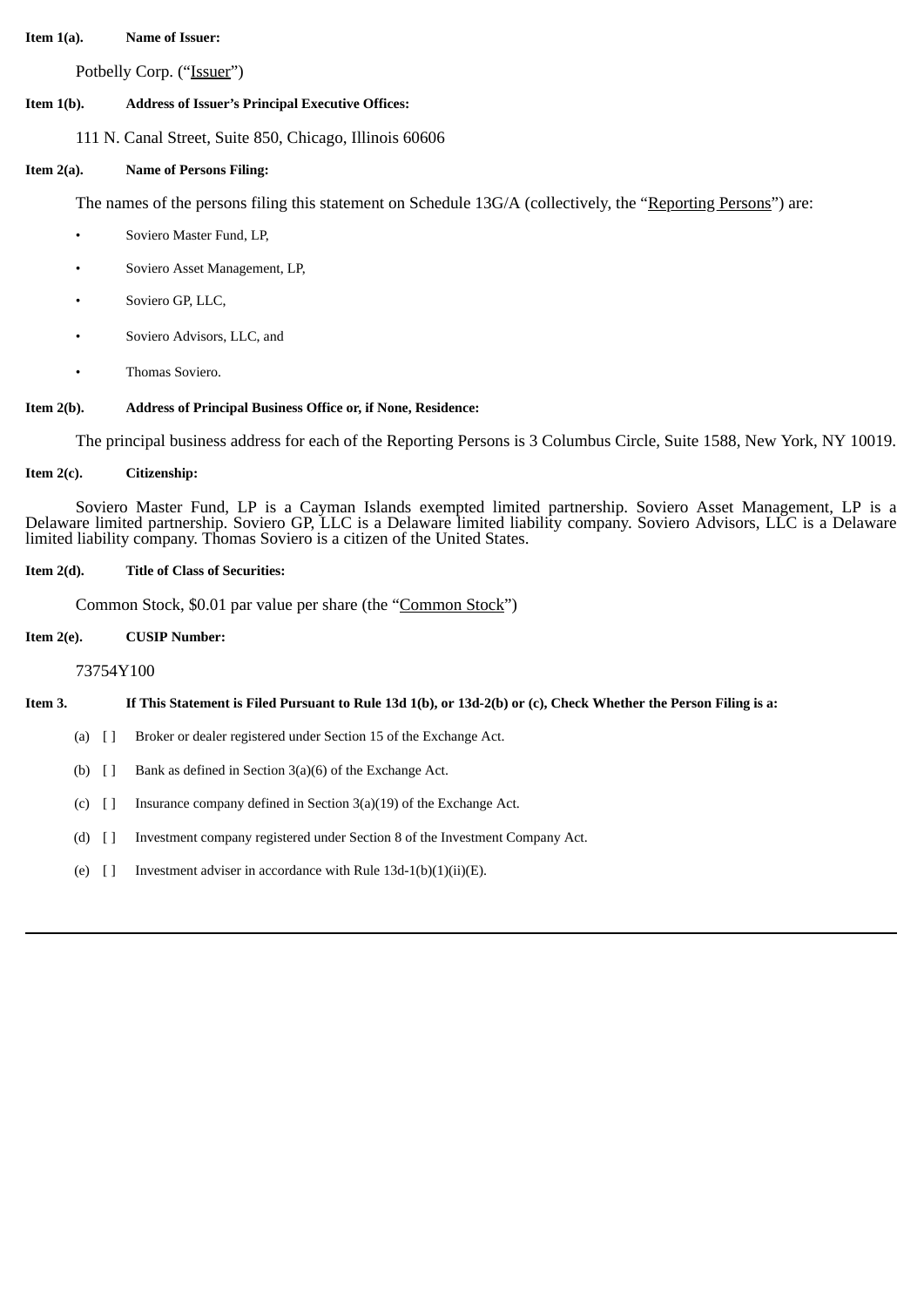- (f)  $\left[ \ \right]$  Employee benefit plan or endowment fund in accordance with Rule 13d-1(b)(1)(ii)(F).
- (g)  $[$  ] Parent holding company or control person in accordance with Rule 13d-1(b)(1)(ii)(G).
- (h) [ ] Savings association as defined in Section 3(b) of the Federal Deposit Insurance Act.
- (i) [ ] Church plan that is excluded from the definition of an investment company under Section 3(c)(14) of the Investment Company Act;
- (j)  $[$  ] Non-U.S. institution in accordance with Section 240.13d-1(b)(1)(ii)(J).
- (k)  $[$  Group, in accordance with Rule 240.13d-1(b)(1)(ii)(K). If filing as a non-U.S. institution in accordance with § 240.13d-1(b)(1)(ii)(J), please specify the type of institution: \_\_\_\_

#### **Item 4. Ownership.**

(a) Amount beneficially owned:

As of December 31, 2021, Soviero Master Fund, LP beneficially owned 1,280,000 shares of Common Stock.

Soviero Advisors, LLC, as the general partner of Soviero Master Fund, LP, may be deemed to have beneficially owned the 1,280,000 shares of Common Stock beneficially owned by Soviero Master Fund, LP.

Soviero Asset Management, LP, as the investment manager of Soviero Master Fund, LP, may be deemed to have beneficially owned the 1,280,000 shares of Common Stock beneficially owned by Soviero Master Fund, LP.

Soviero GP, LLC, as the general partner of Soviero Asset Management, LP, may be deemed to have beneficially owned the 1,280,000 shares of Common Stock beneficially owned by Soviero Asset Management, LP.

Thomas Soviero, as the Managing Member of Soviero Advisors, LLC and as the Managing Member of Soviero GP, LLC, may be deemed to have beneficially owned the 1,280,000 shares of Common Stock beneficially owned by Soviero Advisors, LLC and Soviero GP, LLC, respectively. Thomas Soviero beneficially owns the 20,000 shares of Common Stock that he holds directly.

(b) Percent of Class:

The following percentage is based on 28,750,836 shares of Common Stock outstanding as of October 24, 2021, as disclosed in the Issuer's Quarterly Report on Form 10-Q filed with the Securities and Exchange Commission on November 4, 2021.

As of December 31, 2021, the Reporting Persons may be deemed to have beneficially owned approximately 4.5% of the outstanding Common Stock.

- (c) Number of shares as to which such person has:
	- (i) Sole power to vote or to direct the vote of Common Stock:

See Cover Pages Items 5-9.

(ii) Shared power to vote or to direct the vote of Common Stock:

See Cover Pages Items 5-9.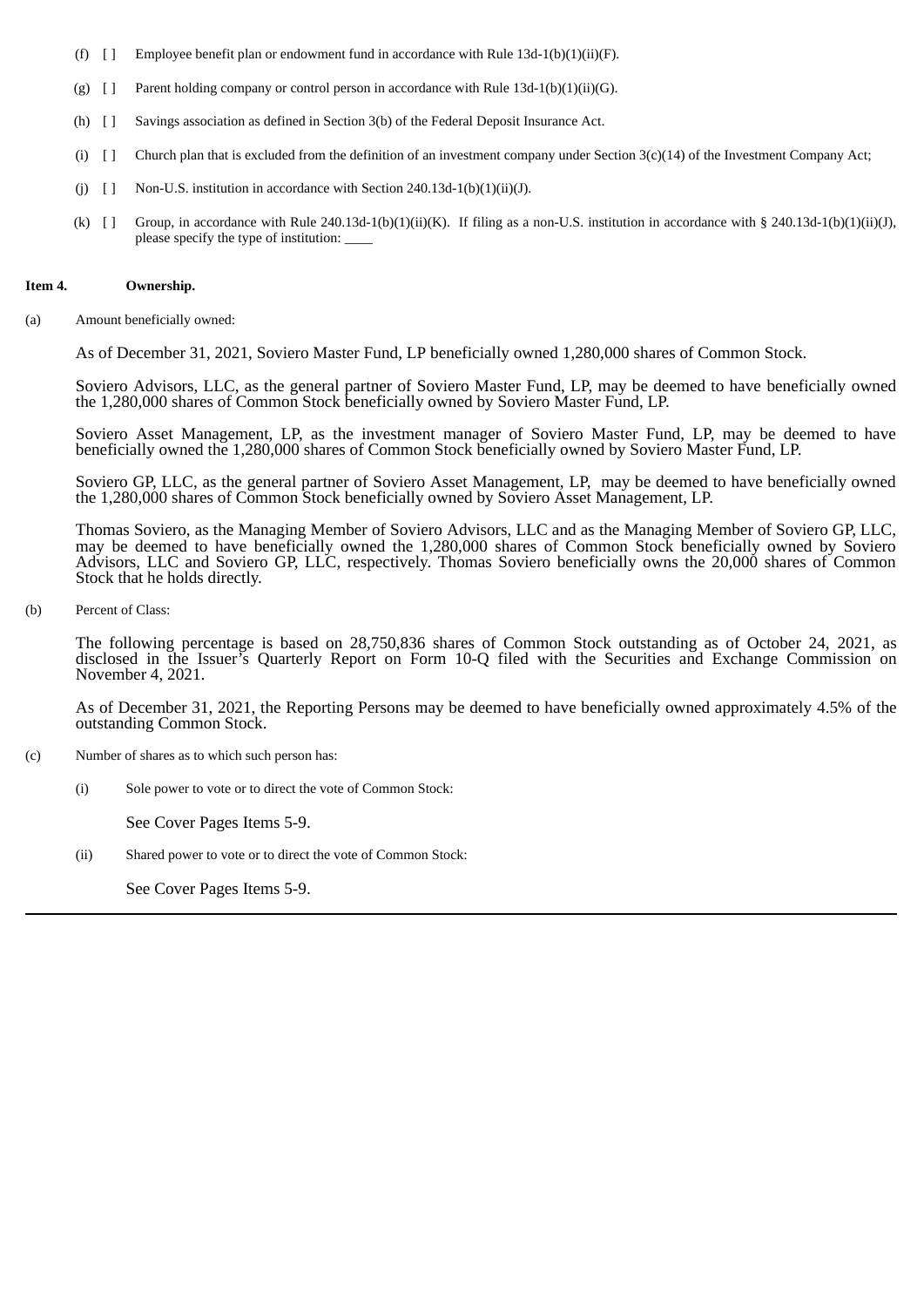(iii) Sole power to dispose or to direct the disposition of Common Stock:

See Cover Pages Items 5-9.

(iv) Shared power to dispose or to direct the disposition of Common Stock:

See Cover Pages Items 5-9.

#### **Item 5. Ownership of Five Percent or Less of a Class.**

If this statement is being filed to report the fact that as of the date hereof the Reporting Persons have ceased to be the beneficial owner of more than five percent of the class of securities, check the following  $[x]$ .

### **Item 6. Ownership of More than Five Percent on Behalf of Another Person.**

Not applicable.

Item 7. Identification and Classification of the Subsidiary Which Acquired the Security Being Reported on by the Parent Holding **Company.**

Not applicable.

## **Item 8. Identification and Classification of Members of the Group.**

See Exhibit A to the Schedule 13G filed with the SEC on March 22, 2021.

## **Item 9. Notice of Dissolution of Group.**

Not applicable.

### **Item 10. Certification.**

By signing below the undersigned certifies that, to the best of its or his knowledge and belief, the securities referred to above were not acquired and are not held for the purpose of or with the effect of changing or influencing the control of the issuer of the securities and were not acquired and are not held in connection with or as a participant in any transaction having that purpose or effect.